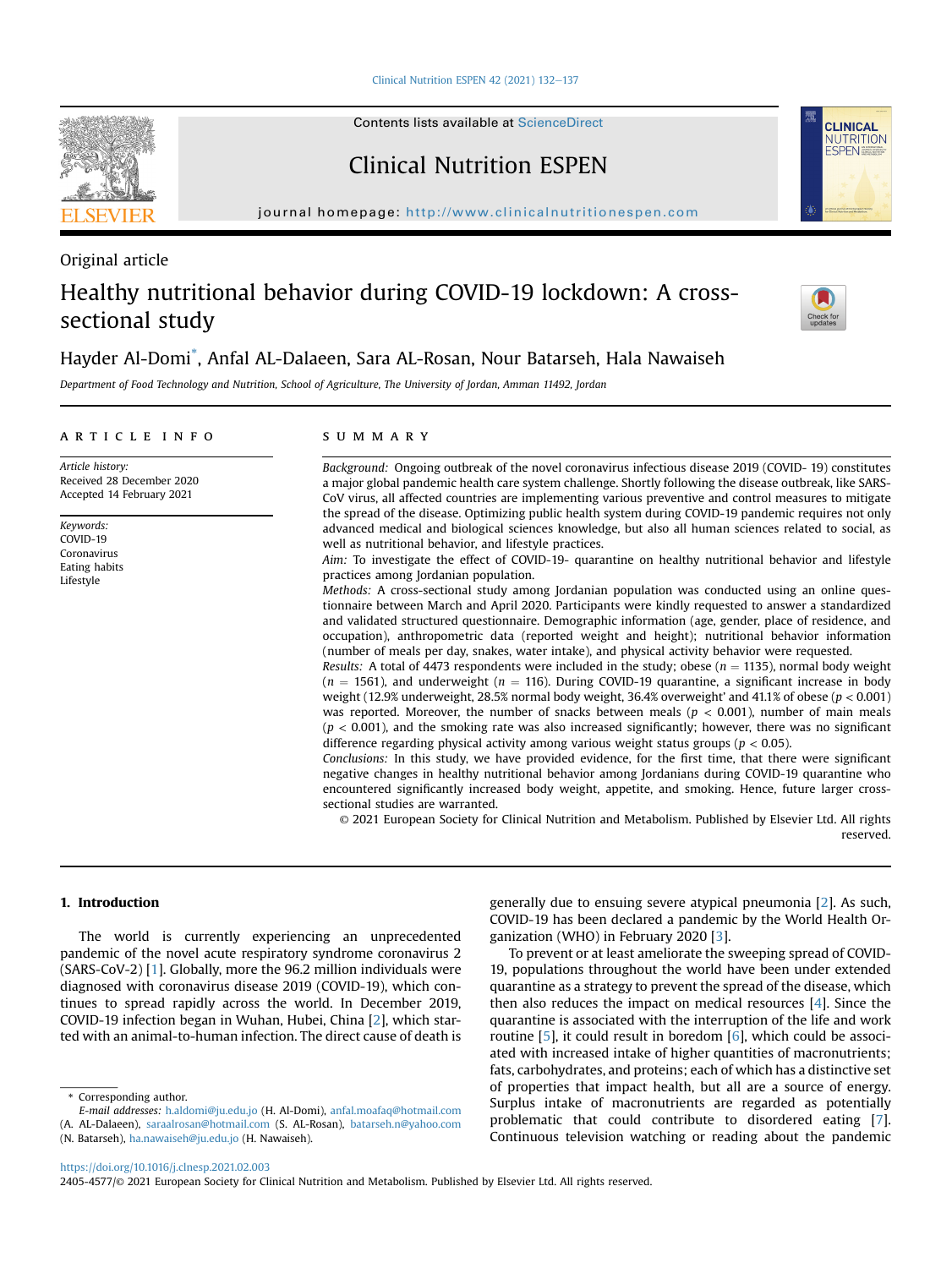without a break during the extended quarantine could be also stressful [[8](#page-4-7)]. As such, stress drives people toward hedonic overeating, mostly consuming more sugary and salty food "comfort foods" [\[9\]](#page-4-8).

This desire to consume higher amounts of specific foods, defined as food craving, is a multidimensional concept including emotional eating (intense desire to eat), behavioral (seeking food), cognitive (thoughts about food), and physiological (salivation) processes [[10\]](#page-4-9). Healthy nutrition is crucial for good health, whereas unhealthy nutritional behavior and sedentary behavior are associated with a significant risk of developing overweight or obesity [[11](#page-4-10)]. The prosubclinical pro-inflammatory state caused by obesity is often complicated by serious comorbidities, including, but not limited to diabesity, cardiovascular diseases, and pulmonary diseases [[12\]](#page-4-11) that have been demonstrated to increase the risk of serious complications of COVID-19 [\[13](#page-4-12)].

Increased intake of macronutrients during quarantine could also be accompanied by micronutrient deficiency associated with increased body weight [[14\]](#page-4-13), which is associated with an impaired immune response; this could be responsible for heightened susceptibility to infections [[15\]](#page-4-14). Thus, during this time of quarantine, it is pivotal to maintain healthy nutrition behavior and undertake adequate physical activity [[8\]](#page-4-7).

The Jordanian government announced a lockdown on 17 March 2020, which was later turned into a strictly-enforced curfew that was described as one of the world's strictest measures Jordan Ministry of Health (2021). As of January 24, 2021, the accumulative positive cases were 319, 519, the incidence rate was 5.8 per 100,000 population, and the daily death rate was 1.6 per 100,000 population. It is conceived that due to the quarantine-related situational stress-eating, healthy nutrition should become a national priority.

The objective of this study, therefore, was to objective to establish national base-line data on the effect of quarantine on nutritional behavior, physical activity among Jordanian residents using a formulated online survey. A comparison of lifestyle and nutritional behavior during the lockdown was also undertaken to allow a better understanding of the impact of COVID-19-induced confinement policies on lifestyle practices among the Jordanians as well as to examine the potential risks of nutritional inadequacies.

#### 2. Material and method

A population-based cross-sectional study was conducted between March and April 2020. The study was conducted using an online self-administered questionnaire distributed through social networking sites (SNS), mainly Facebook. The decision was made because it is the most used SNS in Jordan. As of January 2020, a minimum of 6.78 million Jordanians have internet access, which accounted for 67% of the entire ten million Jordanian population  $[16]$  $[16]$  $[16]$ ; of the more than six million Jordanians have a Facebook account (57.3% men, and 42.7% women) [\[17\]](#page-4-16). Worth noting that two of the largest mobile service providers in Jordan offer free access to Facebook, especially during the COVID-19 quarantine. According to the Inclusive Internet Index of 2019, a slight gender gap exists in internet and mobile phone access in Jordan [[16\]](#page-4-15).

The target population was Jordanian adults aged more than 18 years. Participants were invited to participate in this online survey using snowball sampling methods to guarantee a large-scale distribution and recruitment of participants [\[18\]](#page-4-17).

To assess the content validity, the questionnaire was revised by a Panel of Academics of Nutrition, and Nutrition Epidemiologist and Arabic literature, and their respected comments were taken into consideration. Then, the questionnaire was formatted into Google forms, an internet-based software commonly used for data collection. Google forms were preferred for their convenience, efficiency, and high popularity especially in the current scenario where people in Jordan were under quarantine. After adding the questionnaire into Google forms, a link was generated and randomly distributed using social media networking sites such as Facebook and by phone on WhatsApp groups.

Before distribution, the initial version was further reviewed by experts and was piloted on 30 participants for clarity and language. All the feedback about the survey was positive and no changes were suggested and, subsequently, all piloted cases were included in the data analysis. The study was approved by the Institutional Review Board, the Deanship of Scientific Research, the University of Jordan (IRB Number: 639-2020-19).

A multicomponent, self-administrated online survey was designed using Google document forms in Arabic. This survey contained questions on dietary and lifestyle practices during the COVID-19 confinement. The online survey included 20 questions and was divided into four sections: (1) consent form, (2) sociodemographic background (7 questions; gender, age, marital status, education level, employment status, whether they were working or studying from home during the lockdown, weight change, perceived health status), (3) sources of information (2 questions; where do they obtain health and nutrition-related information), (4) eating habits (8 questions; meal type, meal frequency, eating breakfast, skipping meals, reasons for skipping meals, water intake, and food frequency of specific foods), and (5) physical activity practices (4 questions; exerce frequency, household chores frequency, computer time for work or study, and screen time for entertainment). After participants start answering the questions, no question could be left blank except for the income. Thus, the entire form should be filled up before submitting the survey through the server to the researchers.

#### 2.1. Statistical analysis

Data were analyzed using the graduate pack SPSS 23.0 for windows 2010. Data are represented as number and percentage in parentheses (%) for categorical variables, Data are presented as means  $\pm$  standard deviation (SD) and as frequency distributions. All p values of less than .05 were considered statistically significant.

#### 3. Result

A total of 4473 participants were included in this study. Only 35 individuals refused to sign a consent form, and 50 individuals were not able to complete the survey. Volunteers from various levels of government-mandated confinement at-home accepted to fill up the survey. The sample distribution was representative of the population distribution in Jordan. With the highest number of participants in the Middle region ( $n = 2178, 49.6\%$ ), and Northern region ( $n = 1632, 37.2%$ ).

[Table 1](#page-2-0) shows that there was a significant difference between underweight, normal weight, overweight, and obese male and female participants ( $p \leq 0.05$ ). Most of the normal weight group were bachelor degree holders (55.6%). 36.2% of overweight and 30.3% obese individuals continued working during COVID-19 as compared to 42.7% normal-weight counterparts.

[Table 2](#page-2-1) represents the occurrence of chronic diseases and their association to the body mass index, the majority of participants had no chronic diseases (76.6%) such as diabetes mellitus (96.2%), hypertension (94.0%), cardiovascular diseases (97.9%), respiratory diseases (96.5%) and kidney diseases (99.5%,  $p < 0.166$ ) in normal weight and. 77.5% of the overweight group had chronic diseases such as diabetes mellitus (96.4) and cardiovascular disease (97.9%,  $p < 0.015$ ).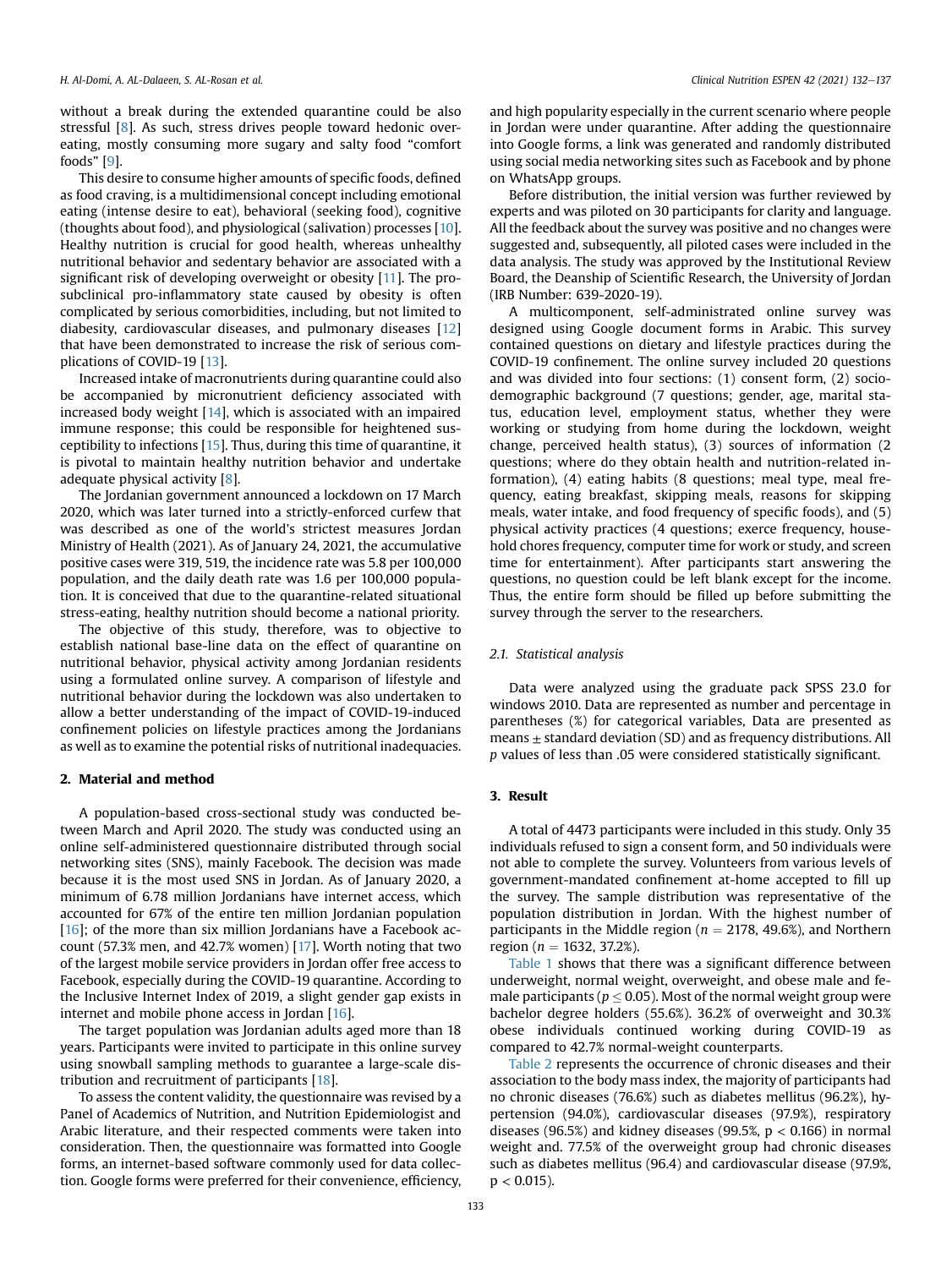#### H. Al-Domi, A. AL-Dalaeen, S. AL-Rosan et al. Clinical Nutrition ESPEN 42 (2021) 132-137

#### <span id="page-2-0"></span>Table 1

Participants' general characteristics, education, and occupation.

| Variable <sup>a</sup>    |                           | $n(\%)$     | Underweight $n$ (%) | Normal weight $n$ (%) | Overweight $n$ (%) | Obese $n$ (%) | P-Value |
|--------------------------|---------------------------|-------------|---------------------|-----------------------|--------------------|---------------|---------|
| Gender                   | Male                      | 1302 (29.7) | 20(17.2)            | 401 (25.7)            | 523 (33.2)         | 358 (31.5)    | .001    |
|                          | Female                    | 3086 (70.3) | 96(82.8)            | 1160 (74.3)           | 1053 (66.8)        | 777 (68.5)    |         |
| <b>Marital Status</b>    | Single                    | 1504 (34.3) | 91 (78.4)           | 754 (48.3)            | 422(26.8)          | 237 (20.9)    | .001    |
|                          | Married                   | 2729 (62.2) | 23(19.8)            | 762 (48.8)            | 1097 (69.6)        | 847 (74.6)    |         |
|                          | Divorced or Widow         | 155(3.5)    | 2(1.7)              | 45(2.9)               | 57(3.6)            | 51(4.5)       |         |
| Residence                | North region              | 1632 (37.2) | 38 (32.8)           | 471 (30.2)            | 618 (39.2)         | 505 (44.5)    | .001    |
|                          | Middle region             | 2178 (49.6) | 60(51.7)            | 863 (55.3)            | 765 (48.5)         | 490 (43.2)    |         |
|                          | South region              | 578 (13.2)  | 18(15.5)            | 227 (14.5)            | 193 (12.2)         | 140 (12.3)    |         |
| Education                | Primary and middle School | 206(4.7)    | 15(12.9)            | 64(4.1)               | 61(3.9)            | 66 (5.8)      | .001    |
|                          | Secondary School          | 743 (16.9)  | 23(19.8)            | 197 (12.6)            | 277 (17.6)         | 246 (21.7)    |         |
|                          | Diploma                   | 575(13.1)   | 12(10.3)            | 171 (11.0)            | 220 (14.0)         | 172 (15.2)    |         |
|                          | Bachelor                  | 2195 (50.0) | 60(51.7)            | 868 (55.6)            | 761 (48.3)         | 506 (44.6)    |         |
|                          | <b>Graduate Studies</b>   | 669 (15.2)  | 6(5.2)              | 261 (16.7)            | 257 (16.3)         | 145 (12.8)    |         |
| Occupation               | Student                   | 673 (15.3)  | 58 (50.0)           | 371 (23.8)            | 168 (10.7)         | 76 (6.7)      | .001    |
|                          | Housewife                 | 924(21.1)   | 9(7.8)              | 255(16.3)             | 342 (21.7)         | 318 (28.0)    |         |
|                          | Employee                  | 1503 (34.3) | 15(12.9)            | 498 (31.9)            | 584 (37.1)         | 406 (35.8)    |         |
|                          | Retired                   | 207(4.7)    | 1(.9)               | 34(2.2)               | 93(5.9)            | 79 (7.0)      |         |
|                          | Unemployed                | 461 (10.5)  | 17(14.7)            | 184 (11.8)            | 165(10.5)          | 95(8.4)       |         |
|                          | Government Worker         | 234(5.3)    | 8(6.9)              | 89(5.7)               | 75(4.8)            | 62(5.5)       |         |
|                          | Own business              | 244(5.6)    | 4(3.4)              | 75(4.8)               | 100(6.3)           | 65(5.7)       |         |
|                          | Other                     | 142(3.2)    | 4(3.4)              | 55(3.5)               | 49(3.1)            | 34(3.0)       |         |
| Income (Jordan Dinar)    | $<$ 200                   | 438 (10.0)  | 23 (19.8)           | 150(9.6)              | 129(8.2)           | 136 (12.0)    | .001    |
|                          | $200 - 500$               | 1980 (45.1) | 49(42.2)            | 654 (41.9)            | 728 (46.2)         | 549 (48.4)    |         |
|                          | $>500-1000$               | 1207(27.5)  | 27(23.3)            | 446 (28.6)            | 453 (28.7)         | 281 (24.8)    |         |
|                          | $>1000-1500$              | 402(9.2)    | 10(8.6)             | 175 (11.2)            | 130(8.2)           | 87(7.7)       |         |
|                          | >1500                     | 361(8.2)    | 7(6.0)              | 136(8.7)              | 136(8.6)           | 82(7.2)       |         |
| <b>Continue. Working</b> | Yes                       | 1643 (37.7) | 62(53.5)            | 667 (42.7)            | 570 (36.2)         | 344 (30.3)    | .001    |
| During quarantine        | No,                       | 1653 (37.4) | 33(28.4)            | 564 (36.1)            | 608 (38.6)         | 448 (39.5)    |         |
|                          | Do not work               | 330 (24.9)  | 21(18.1)            | 330 (21.1)            | 398 (25.3)         | 343 (30.2)    |         |

<span id="page-2-2"></span><sup>a</sup> Data are presented as frequency (%) and is considered statistically significant at  $p < 0.05$ .

#### <span id="page-2-1"></span>Table 2

Occurrence of Chronic Diseases among various weight groups during COVID-19 quarantine.

| Variable <sup>a</sup>      |                              | $(n\%)$     | Under weight $n$ $(\%)$ | Normal weight $n$ (%) | Overweight $n$ $(\%)$ | Obese $n$ (%) | <i>p</i> -Value |
|----------------------------|------------------------------|-------------|-------------------------|-----------------------|-----------------------|---------------|-----------------|
| Chronic diseases           | No                           | 3362 (76.6) | 97(83.6)                | 1319 (84.5)           | 1222 (77.5)           | 724 (63.8)    | .001            |
|                            | Yes                          | 1026 (23.4) | 19 (16.4)               | 242 (15.5)            | 354 (22.5)            | 411 (36.2)    |                 |
| Diabetes Mellitus          | No                           | 4222 (96.2) | 115 (99.1)              | 1532 (98.1)           | 1520 (96.4)           | 1055(93.0)    | .001            |
|                            | Yes                          | 166(3.8)    | 1(.9)                   | 29(1.9)               | 56 (3.6)              | 80(7.0)       |                 |
| Hypertension               | No                           | 4123 (94.0) | 114 (98.3)              | 1539 (98.6)           | 1489 (94.5)           | 981 (86.4)    | .001            |
|                            | Yes                          | 265(6.0)    | 2(1.7)                  | 22(1.4)               | 87(5.5)               | 154 (13.6)    |                 |
| <b>Thyroid Dysfunction</b> | No                           | 4178 (95.2) | 115(99.1)               | 1519 (97.3)           | 1511 (95.9)           | 1033 (91.0)   | .001            |
|                            | Yes                          | 210(4.8)    | 1(.9)                   | 42(2.7)               | 65(4.1)               | 102(9.0)      |                 |
| Cardiovascular diseases    | No                           | 4294 (97.9) | 116(100.0)              | 1536 (98.4)           | 1543 (97.9)           | 1099 (96.8)   | .015            |
|                            | Yes                          | 94(2.1)     | (0.0)                   | 25(1.6)               | 33(2.1)               | 36(3.2)       |                 |
| Respiratory Diseases       | No                           | 4236 (96.5) | 108(93.1)               | 1512 (96.9)           | 1530 (97.1)           | 1086 (95.7)   | .038            |
|                            | Yes                          | 152(3.5)    | 8(6.9)                  | 49(3.1)               | 46(2.9)               | 49(4.3)       |                 |
| Kidney Diseases            | No                           | 4366 (99.5) | 115 (99.1)              | 1555 (99.6)           | 1571 (99.7)           | 1125 (99.1)   | .166            |
|                            | Yes                          | 22(.5)      | 1(.9)                   | 6(.4)                 | 5(0.3)                | 10(.9)        |                 |
| Liver Diseases             | No                           | 4377 (99.7) | 116(100.0)              | 1558 (99.8)           | 1572 (99.7)           | 1131 (99.6)   | .807            |
|                            | Yes                          | 11(.3)      | (0.0)                   | 3(.2)                 | 4(.3)                 | 4(0.4)        |                 |
| Medical nutrition effect   | Do not have Chronic Diseases | 3362 (76.6) | 97(83.6)                | 1319 (84.5)           | 1222 (77.5)           | 724 (63.8)    | .000            |
|                            | No                           | 681 (15.5)  | 15(12.9)                | 184 (11.8)            | 230 (14.6)            | 252(22.2)     |                 |
|                            | Yes                          | 345 (7.9)   | 4(3.4)                  | 58 (3.7)              | 124 (7.9)             | 159 (14.0)    |                 |
| Medical effect             | Do not have Chronic Disease  | 3362 (76.6) | 97(83.6)                | 1319 (84.5)           | 1222 (77.6)           | 724 (63.8)    | .000            |
|                            | No                           | 862 (19.6)  | 12(10.3)                | 207 (13.3)            | 306 (19.4)            | 337 (29.7)    |                 |
|                            | Yes                          | 163(3.7)    | 7(6.0)                  | 35(2.2)               | 47 (3.0)              | 74 (6.5)      |                 |

<span id="page-2-3"></span><sup>a</sup> Data are presented as frequency (%) and is considered statistically significant at  $p < 0.05$ .

[Table 3](#page-3-0) shows dietary intake, smoking habit, and their association with body mass index during COVID-19 quarantine. During Covid quarantine, there was a significant increase in the bodyweight of the overweight (36.4%), and obese participants (41.1%) as compared to normal body weight counterparts (28.5%,  $p < 0.05$ ). Moreover, there was a significant rise in the percentage of participants who consumed breakfast, lunch, and dinner regardless of the bodyweight status group. There was a significant increase in the appetite of overweight (44.4%), and of obese (50.2%) as compared to normal weight counterparts (40.4%,  $p < 0.05$ ).

#### 4. Discussion

This study was undertaken to assess the effect of the COVID-19 quarantine on healthy habits related to nutritional behavior, dietary patterns, and sedentary behavior among the Jordanian population during the COVID-19 pandemic. To the best of our knowledge, this study could be among the first in Jordan to investigate the impact of COVID-19 on ceratin nutritional behavior aspects. Our findings revealed a significant variation of eating patterns and lifestyle factors that were affected by the quarantine.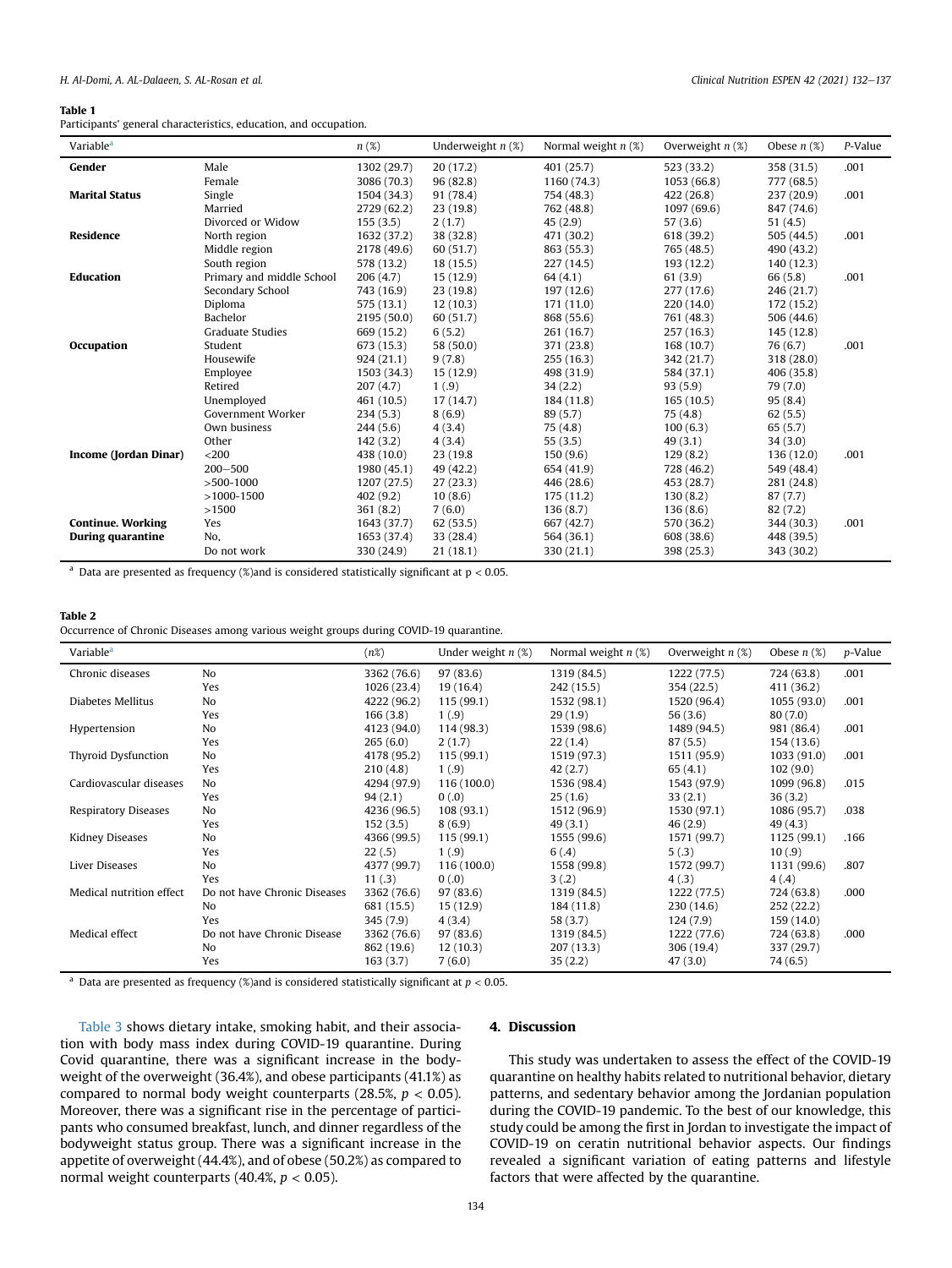#### <span id="page-3-0"></span>Table 3

Dietary intake, smoking habit, among weight groups during COVID-19 quarantine.

| Variable <sup>a</sup>                 |               | $(n \mathcal{X})$ | Underweight $n(\%)$ | Normal weight $n(\%)$ | Overweight $n(\%)$ | Obese $n(\%)$ | p-Value |
|---------------------------------------|---------------|-------------------|---------------------|-----------------------|--------------------|---------------|---------|
| <b>Smoking</b>                        | No            | 3132 (71.4)       | 92(79.3)            | 1130 (72.4)           | 1070 (67.9)        | 826 (72.8)    | .002    |
|                                       | Yes           | 1256 (28.6)       | 24(20.7)            | 431 (27.6)            | 506(32.1)          | 309 (27.2)    |         |
| <b>Increased Smoking</b>              | Non-smoker    | 3132 (71.4)       | 92(79.3)            | 1132 (72.5)           | 1073 (68.1)        | 835 (73.6)    | .001    |
|                                       | No            | 674 (15.4)        | 17(14.7)            | 237 (15.2)            | 278 (17.6)         | 142 (12.5)    |         |
|                                       | Yes           | 582 (13.3)        | 7(6.0)              | 192 (12.3)            | 225(14.3)          | 158 (13.9)    |         |
| Change in body weight                 | No changes    | 2214 (50.5)       | 82 (70.7%)          | 892 (57.1)            | 758 (48.1)         | 482 (42.5%)   | .001    |
|                                       | Increase      | 1500 (34.2)       | 15 (12.9%)          | 445 (28.5)            | 573 (36.4)         | 467 (41.1%)   |         |
|                                       | Decrease      | 674 (15.4)        | 16.4 (16.4)         | 224 (14.3)            | 245 (15.5)         | 186 (16.4)    |         |
| <b>Increase number Breakfast</b>      | No            | 1344 (30.6)       | 51(44.0)            | 507 (32.5)            | 469 (29.8)         | 317 (27.9)    | .001    |
|                                       | Yes           | 3044 (69.4)       | 65(56.0)            | 1054 (67.5)           | 1107 (70.2)        | 818 (72.1)    |         |
| Increase number Launch                | No            | 449 (10.2)        | 14(12.1)            | 157(10.1)             | 163(10.3)          | 115(10.1)     | .916    |
|                                       | Yes           | 3939 (89.8)       | 102 (87.9)          | 1404 (89.9)           | 1413 (89.7)        | 1020 (89.9)   |         |
| <b>Increase number Dinner</b>         | No            | 2018 (46.0)       | 46 (39.7)           | 687 (44.0)            | 757 (48.0)         | 528 (46.5)    | .068    |
|                                       | Yes           | 2370 (54.0)       | 70(60.3)            | 874 (56.0)            | 819 (52.0)         | 607 (53.5)    |         |
| <b>Increase Appetite</b>              | No            | 1405 (32.0)       | 36(31.0)            | 538 (34.5)            | 505 (32.0)         | 326(8.7)      | .001    |
|                                       | Yes           | 1946 (44.3)       | 47(40.5)            | 630 (40.4)            | 699 (44.4)         | 570 (50.2)    |         |
|                                       | Maybe         | 1037(23.6)        | 33 (28.4)           | 393 (25.2)            | 372 (23.6)         | 239(21.1)     |         |
| Food intake or supplements containing | No            | 1436 (32.7)       | 41 (35.3)           | 508 (32.5)            | 511 (32.4)         | 376 (33.1)    | .038    |
| antioxidants                          | Yes           | 2019 (46.0)       | 41 (35.3)           | 702 (45.0)            | 762 (48.4)         | 514 (45.3)    |         |
|                                       | Maybe         | 933(21.3)         | 34(29.3)            | 351 (22.5)            | 303 (19.2)         | 245 (21.6)    |         |
| <b>Number of snacks</b>               | $\leq$ 3      | 2638 (60.1)       | 69 (59.5)           | 935 (59.9)            | 938 (59.5)         | 696 (61.3)    | .808    |
|                                       | $<$ 3         | 1750 (39.9)       | 47(40.5)            | 626(40.1)             | 638 (40.5)         | 439 (38.7)    |         |
| <b>Water intake</b>                   | $>8$ cups     | 3009 (68.6)       | 102 (87.9)          | 1129 (72.3)           | 1045 (66.3)        | 733 (64.6)    | .001    |
|                                       | $\leq$ 8 cups | 1379 (31.4)       | 14(12.1)            | 432 (27.7)            | 531 (33.7)         | 402 (35.4)    |         |
| Change in physical activity           | Yes           | 2984 (68.0)       | 38 (32.8)           | 527 (33.8)            | 501 (31.8%)        | 338 (29.8)    | .183    |
|                                       | No            | 1404 (32.0)       | 78 (67.2)           | 1034 (66.2)           | 1075 (68.2)        | 797 (70.2)    |         |
| <b>Physical Activity Levels</b>       | Inactive      | 1700 (38.7)       | 62 (53.4)           | 573 (36.7)            | 614 (39.0)         | 451 (39.7)    | .000    |
|                                       | Moderate      | 1743 (39.7)       | 40(34.5)            | 618 (39.6)            | 606 (38.5)         | 479 (42.2)    |         |
|                                       | High          | 945(21.5)         | 14(12.1)            | 370 (23.7)            | 356 (22.6)         | 205(18.1)     |         |

<span id="page-3-1"></span><sup>a</sup> Data are presented as frequency (%) and is considered statistically significant at  $p < 0.05$ .

This online survey was conducted in March 2020, and the data was collected from all 12 governorates of Jordan, which are in one of three regions: the North, Central, and Southern region. The majority of the study participants were females, which could be attributed to the fact that females who participate are more involved in online surveys, mostly whenever related to their interests. Generally, they have a positive attitude toward online operations, and they provide more accurate and consistent responses [[18](#page-4-17)[,19\]](#page-5-0).

Our findings showed that the  $26-40$  years age of the participants was the dominant age group; provided that according to the Jordan statistical book (2016), 62% of the Jordanian population aged between 15 and 64 years old. As such, it is highly anticipated that this age group is more familiar with technology and online surveys compared to older individuals [[20](#page-5-1)].; Furthermore, this survey was conducted during the second academic semester (2020) where the majority of the college students were highly engaged in online learning during COVID-19 quarantine and therefore, this could explain the limited participation (26.7%) of the young adults  $(18-26$  years old).

As mentioned before, our findings showed that participants who are employed and hold a bachelor degree or a higher were either overweight or obese with the highest percentage reported among females, provided that 70% of the participants were females); similarly, the highest percentage of overweight (39.2%) and obese (44.5%;  $p < 0.05$  was among participants in the Northern region. This is consistent with an earlier report which found that the percentage of obese women in Northern Jordan constituted 53.1% of the population sample compared to men (28.1%) who were obese and their. Furthermore, we found that there were significant differences between obesity and its comorbidities, particularly type 2 diabetes, hypertension, and other cardiovascular diseases ( $p \leq 0.001$  ), which is consistent with a report indicating that there was a strong association with obesity in chronic morbidities,

especially diabetes, hypertension, and other cardiovascular diseases,  $p \leq 0.001$  [\[19](#page-5-0)].

More than 45% of the participants had a low monthly income between  $(200-500)$  JD); of them, about a half were either overweight or obese. The income issue plays an essential role in the nutritional behavior of Jordanians; it affects directly the economic access to foods [\[20\]](#page-5-1). Quarantine has imposed more stress on Jordanian families as many of them lost their income. It has been reported that while Mafraq, Karak, and Tafileh governorates are the highest incidence of poverty, Amman, Madaba, and Irbid governorates are the lowest. Jordanians who have higher income adopt better healthy nutritional behaviors, whereas individuals living in rural areas and have low income are less likely to adopt healthy promotion behavior [[21\]](#page-5-2).

During the COVID-19 locked down, our findings showed a significant change in the Jordanian nutritional behavior as well as and lifestyle practices. It has been known that Jordan is one of the highest counties globally in the smoking rate. According to the world health organization, 66% of Jordanian men and more than 17% of women are smokers [\[5](#page-4-4)], and the smoking rate is the highest among poor individuals (monthly income 100-250 JD) followed by individuals with a monthly income up to 500 JD [\[22\]](#page-5-3). Nutritional behavior is likely to change due to reduced availability of goods, limited access to food caused by restricted store opening hours, and a switch to unhealthy food [[23](#page-5-4)].

In 2020, findings on the quarantine in Italy found that COVID-19 generates intense stress and challenge on individuals who smoke [[22\]](#page-5-3). Dual users of cigarette, e-cigarette, and exclusive cigarette smokers reported that their daily consumption has slightly decreased while exclusive cigarette smokers and exclusive e-cigarette users changed purchasing products. This result is generally is consistent with our findings; a minimum of 46% of the participating smokers reported an increase in tobacco smoking. On the other hand, it has been demonstrated individuals who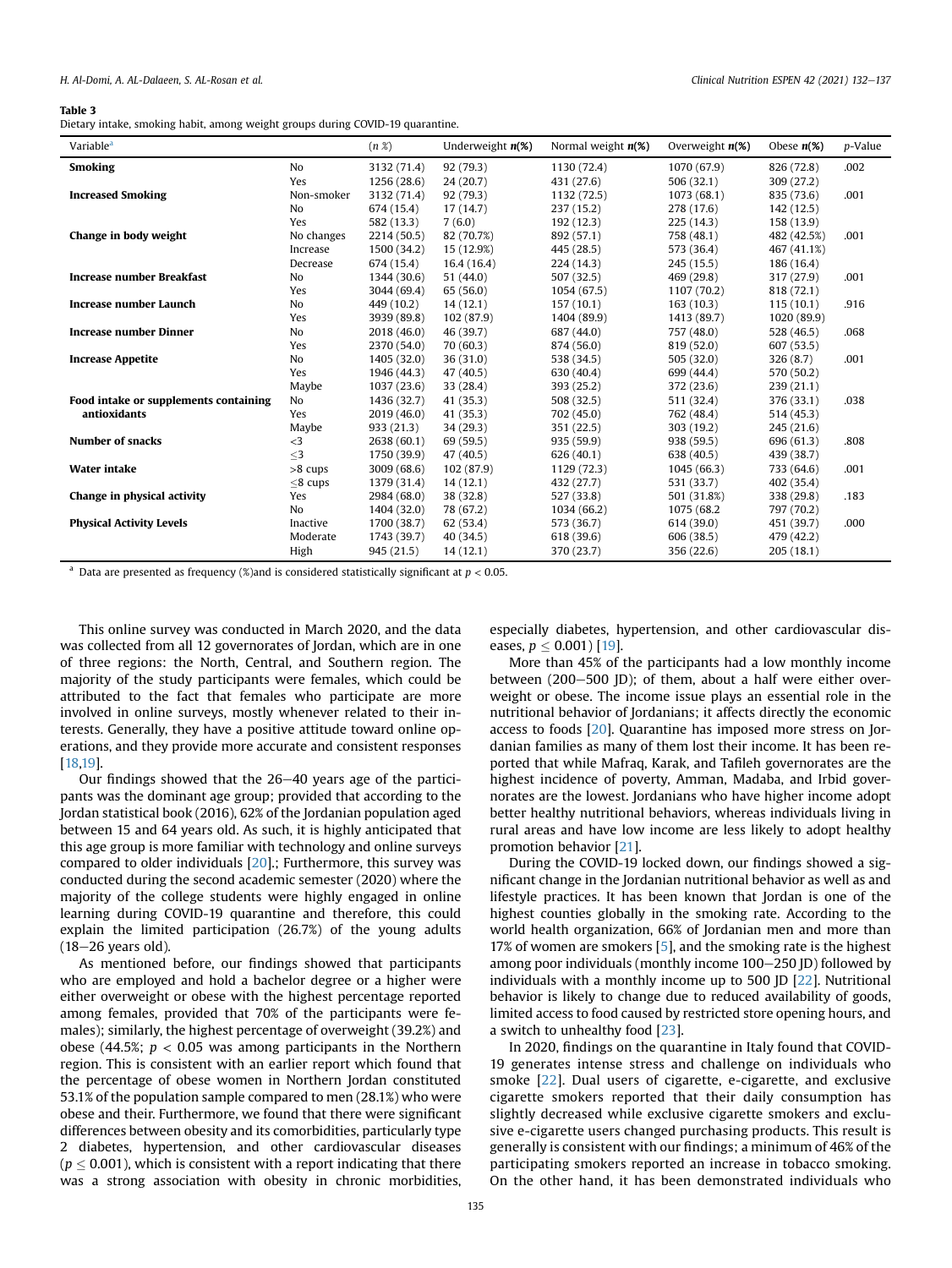smoke more than ten cigarettes per day have decreased by .5% cigarettes per day.

Findings of this study revealed that lunch was the main meal during the quarantine, increased appetite, and the intake of foods or supplements containing antioxidants has increased during the quarantine. Home-cooked meals, eating five portions of fruits and vegetables, whole grains, drinking enough water, avoiding added sugar and salt is recommended, and taking multi-vitamins for short periods during this epidemic could be beneficial [[11\]](#page-4-10). Nonetheless, the sense of hunger and satiety changed for more than half of the population participants during COVID-19 causing weight gain [[8\]](#page-4-7).

Physical activity is one of the most critical determinants of health, specifically for Jordanian patients with common cardiovascular diseases [[23](#page-5-4)]. However, there was a significant weakness in applying this concept to Jordanian patients, especially by health sector workers [[24](#page-5-5)]. In 2018, Hayder et al. discussed the importance of physical activity in reducing overweight and obesity issues from early stages. Their research showed that Jordanian girls who have normal body weight were more physically active and maintain regular excises than boys (49%, 26.5%; respectively,  $p < 0.01$ ), and school children who spent around 30 min/day exercising have a decreased risk of overweight by .5-fold [[25](#page-5-6)].

The decrease in physical activity is associated with a lower metabolic rate and energy expenditure that poses health issues and an economic burden [[26](#page-5-7)], while regular physical activity has positive effects on the immune system and prevents low-grade in-flammatory response [\[27\]](#page-5-8). During the COVID-19 lockdown, negative impacts on psychological health and exercise motivation were globally noticed [[28](#page-5-9)]. Like other countries, sedentary behavior was dominant in Jordan during the lockdown, and this significantly affected the physical activity as almost 70% of Jordanian who reported changes in their physical activity, and 39% of overweight and obese reported inactive state.

Adequate water intake is essential, reflects good nutritional behavior, and suboptimal hydration before weeks of infection with COVID-19 rises angiotensin-converting enzyme 2 receptors lung, which causes epithelial cells injury, leakage of fluid into the airway space and therefore, it could increase the risk of COVID-19-related mortality [\[29\]](#page-5-10). Daily total water intakes less than 1.8 L/day (7.2 cups) may start a neuroendocrine defense for water in the body that influence the risk of dysfunctional metabolism [[30](#page-5-11)]. Generally, 69% of Jordanians reported drinking less than eight cups of water per day during the lockdown, precisely 64% of obese people who are considered a high-risk group for metabolic disorders.

#### 5. Conclusion

Due to the COVID-19 quarantine-related stress-eating, changes in the nutritional behavior should constitute a priority at this time. Many people probably encountered an increase in their appetite, and many breakfasts and dinner meals were consumed. Water intake was reported below the recommended in all weight groups, and inactive physical behavior was dominant, specifically among overweight and obese during the quarantine. Strategies to promote healthy nutritional behavior, positive lifestyle practices, and enhancing physical activity should be developed and implemented. Further large-scale population-based studies are warranted to investigate the long-term effect of this pandemic on various aspects of nutritional behavior.

#### Author contribution

Hayder Al-Domi: Conceived the research idea, and overall scientific management participated in the manuscript preparation.

Anfal AL-Dalaeen: Conceived the research idea, data collection, and manuscript preparation.

Sara AL-Rosan: Conceived the research idea, data collection, and analysis of data.

Nour Batarseh: Data collection, and the manuscript preparation. Hala Nawaiseh: Conceived the research idea, and data collection.

#### Declaration of competing interest

The authors declare no conflict of interest.

#### Acknowledgment

The authors would like to thank all participants for their participation.

#### References

- <span id="page-4-0"></span>[1] Zu ZY, Jiang M Di, Xu PP, Chen W, Ni QQ, Lu GM, et al. Coronavirus disease 2019 (COVID-19): a perspective from China. Radiology 2020;296(2):E15-25. <https://doi.org/10.1148/radiol.2020200490>.
- <span id="page-4-1"></span>[2] Zhou Y, Chen Z, Wu X, Tian Z, Cheng L, Ye L. The outbreak evaluation of COVID-19 in wuhan district of China. Healthcare 2020;9(61). [https://doi.org/](https://doi.org/10.3390/healthcare9010061) [10.3390/healthcare9010061](https://doi.org/10.3390/healthcare9010061).
- <span id="page-4-2"></span>[3] Sohrabi C, Alsafi Z, O'Neill N, Khan M, Kerwan A, Al-Jabir A, et al. World Health Organization declares global emergency: a review of the 2019 novel coronavirus (COVID-19). Int J Surg 2020;76:71-6. [https://doi.org/10.1016/](https://doi.org/10.1016/j.ijsu.2020.02.034) [j.ijsu.2020.02.034](https://doi.org/10.1016/j.ijsu.2020.02.034).
- <span id="page-4-3"></span>[4] Burke KE, Kochar B, Allegretti JR, Winter RW, Lochhead P, Khalili H, et al. Immunosuppressive therapy and risk of COVID-19 infection in patients with inflammatory bowel diseases. Inflamm Bowel Dis  $2020;27(2):155-61$ . [https://](https://doi.org/10.1093/ibd/izaa278) [doi.org/10.1093/ibd/izaa278.](https://doi.org/10.1093/ibd/izaa278)
- <span id="page-4-4"></span>[5] World Health Organization. Considerations for quarantine of individuals in the context of containment for coronavirus disease ( COVID-19 ). WHO; 2020. [https://apps.who.int/iris/handle/10665/331497.](https://apps.who.int/iris/handle/10665/331497)
- <span id="page-4-5"></span>[6] Jiménez-Pavón D, Carbonell-Baeza A, Lavie CJ. Physical exercise as therapy to fight against the mental and physical consequences of COVID-19 quarantine: special focus in older people. Prog Cardiovasc Dis  $2020:63(3):386-8$ . [https://](https://doi.org/10.1016/j.pcad.2020.03.009) [doi.org/10.1016/j.pcad.2020.03.009](https://doi.org/10.1016/j.pcad.2020.03.009).
- <span id="page-4-6"></span>[7] Moynihan AB, van Tilburg WAP, Igou ER, Wisman A, Donnelly AE, Mulcaire JB. Eaten up by boredom: consuming food to escape awareness of the bored self. Front Psychol 2015:369. <https://doi.org/10.3389/fpsyg.2015.00369>.
- <span id="page-4-7"></span>[8] Di Renzo L, Gualtieri P, Pivari F, Soldati L, Attin a A, Cinelli G, et al. Eating habits and lifestyle changes during COVID-19 lockdown: an Italian survey. J Transl Med 2020;18:299. <https://doi.org/10.1186/s12967-020-02399-5>.
- <span id="page-4-8"></span>[9] Yılmaz C, Gökmen V. Neuroactive compounds in foods: Occurrence, mechanism and potential health effects. Food Res Int 2020;128:108744. [https://](https://doi.org/10.1016/j.foodres.2019.108744) [doi.org/10.1016/j.foodres.2019.108744.](https://doi.org/10.1016/j.foodres.2019.108744)
- <span id="page-4-9"></span>[10] Rodríguez-Martín BC, Meule A. Food craving: new contributions on its assessment, moderators, and consequences. Front Psychol 2015;6:21. [https://](https://doi.org/10.3389/fpsyg.2015.00021) [doi.org/10.3389/fpsyg.2015.00021](https://doi.org/10.3389/fpsyg.2015.00021).
- <span id="page-4-10"></span>[11] Jayawardena R, Sooriyaarachchi P, Chourdakis M, Jeewandara C, Ranasinghe P. Enhancing immunity in viral infections, with special emphasis on COVID-19: A review. Diabetes Metab Syndr: Clin Res Rev 2020;14(4):367-82. [https://](https://doi.org/10.1016/j.dsx.2020.04.015) [doi.org/10.1016/j.dsx.2020.04.015.](https://doi.org/10.1016/j.dsx.2020.04.015)
- <span id="page-4-11"></span>[12] Hanson C, Rutten EP, Wouters EFM, Rennard S. Influence of diet and obesity on COPD development and outcomes. Int J Chron Obstruct Pulmon Dis. 2014;9:723e33. [https://doi.org/10.2147/COPD.S50111.](https://doi.org/10.2147/COPD.S50111)
- <span id="page-4-12"></span>[13] Wu C, Chen X, Cai Y, Xia J, Zhou X, Xu S, et al. Risk factors associated with acute respiratory distress syndrome and death in patients with coronavirus disease 2019 pneumonia in wuhan, China. JAMA Intern Med 2020;180(7): 934-43. <https://doi.org/10.1001/jamainternmed.2020.0994>.
- <span id="page-4-13"></span>[14] García OP, Long KZ, Rosado JL. Impact of micronutrient deficiencies on obesity. Nutr Rev 2009;67(10):559-72. [https://doi.org/10.1111/j.1753-](https://doi.org/10.1111/j.1753-4887.2009.00228.x) [4887.2009.00228.x](https://doi.org/10.1111/j.1753-4887.2009.00228.x).
- <span id="page-4-14"></span>[15] Thurnham DI. Micronutrients and immune function: some recent developments. J Clin Pathol 1997;50(11):887-91. [https://doi.org/10.1136/](https://doi.org/10.1136/jcp.50.11.887) icp.50.11.887
- <span id="page-4-15"></span>[16] Malkawi SH, Almhdawi K, Jaber AF, Alqatarneh NS. COVID-19 quarantinerelated mental health symptoms and their correlates among mothers: a cross sectional study. Matern Child Health J 2020:1-11. [https://doi.org/10.1007/](https://doi.org/10.1007/s10995-020-03034-x) [s10995-020-03034-x.](https://doi.org/10.1007/s10995-020-03034-x)
- <span id="page-4-16"></span>[17] Alzougool B. Facebook addiction among ordinary users in Jordan. Proc. 5th Eur. Conf. Soc. Media, ECSM 2018 2018:1-8. http://academicbookshop.com
- <span id="page-4-17"></span>[18] Liu CH, Zhang E, Wong GTF, Hyun S, Chris Hahm H ". Factors associated with depression, anxiety, and PTSD symptomatology during the COVID-19 pandemic: clinical implications for U.S. young adult mental health. Psychiatr Res 2020;290:113172. [https://doi.org/10.1016/j.psychres.2020.113172.](https://doi.org/10.1016/j.psychres.2020.113172)